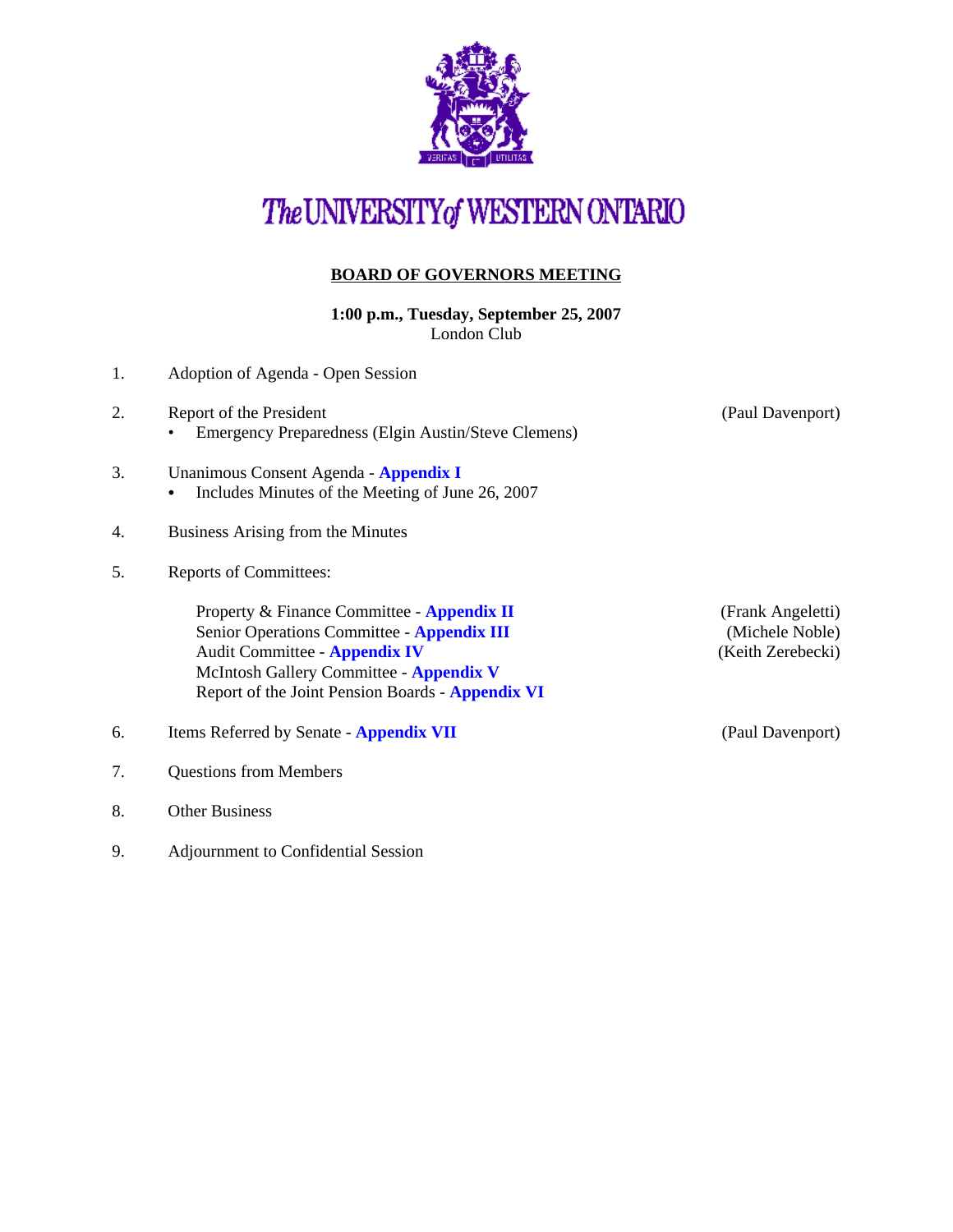#### **SUMMARY OF AGENDA ITEMS - September 25, 2007 - OPEN SESSION**

| <b>Adoption of the Agenda</b>                                                                                                     | <b>ACTION</b> |
|-----------------------------------------------------------------------------------------------------------------------------------|---------------|
| <b>Report of the President</b>                                                                                                    | <b>INFO</b>   |
| <b>Unanimous Consent Agenda - Appendix I</b>                                                                                      | <b>ACTION</b> |
| Minutes of the Meeting of June 26, 2007 ( <i>public portion only</i> )                                                            | <b>ACTION</b> |
| <b>Report of the Property &amp; Finance Committee - Appendix II</b>                                                               |               |
| Video Monitoring Policy                                                                                                           | <b>ACTION</b> |
| MAPP 2.22 and 2.26 Amendments re Funding Levels                                                                                   | <b>ACTION</b> |
| Research Purchases Greater than \$1 Million                                                                                       | <b>INFO</b>   |
| T.R. Meighen Family Foundation Community Nursing Professorship and<br>T.R. Meighen Family Foundation Community Nursing Fellowship | <b>INFO</b>   |
| Name Change - Nabisco Professorship in Marketing                                                                                  | <b>INFO</b>   |
| Membership Appointments for the Investment Committee                                                                              | <b>INFO</b>   |
| Report of the Investment Committee                                                                                                | <b>INFO</b>   |
| <b>Quarterly Financial Report</b>                                                                                                 | <b>INFO</b>   |
| <b>Changes to Ancillary Fees</b>                                                                                                  | <b>INFO</b>   |
| Scholarships/Awards/Prizes                                                                                                        | <b>INFO</b>   |
| <b>Report of the Senior Operations Committee - Appendix III</b>                                                                   |               |
| Recommendation to Establish a Presidential Selection Committee                                                                    | <b>ACTION</b> |
| Appointments:<br><b>McIntosh Gallery Committee</b><br>Thompson Recreation & Athletic Centre Advisory Committee                    | <b>INFO</b>   |
| <b>Board Election Schedule</b>                                                                                                    | <b>INFO</b>   |
| Annual Report of the Senior Operations Committee                                                                                  | <b>INFO</b>   |
| <b>Report of the Audit Committee - Appendix IV</b>                                                                                |               |
| Retirement Income Fund Financial Statement                                                                                        | <b>ACTION</b> |

| Retirement Income Fund Financial Statement             | ACTION        |
|--------------------------------------------------------|---------------|
| Retirement Income Funds - Change in Redemption Process | <b>ACTION</b> |
| <b>Audited Financial Statements</b>                    | <b>ACTION</b> |
| Safe Disclosure Policy                                 | <b>ACTION</b> |
| Related Companies and Other Organizations              | <b>INFO</b>   |